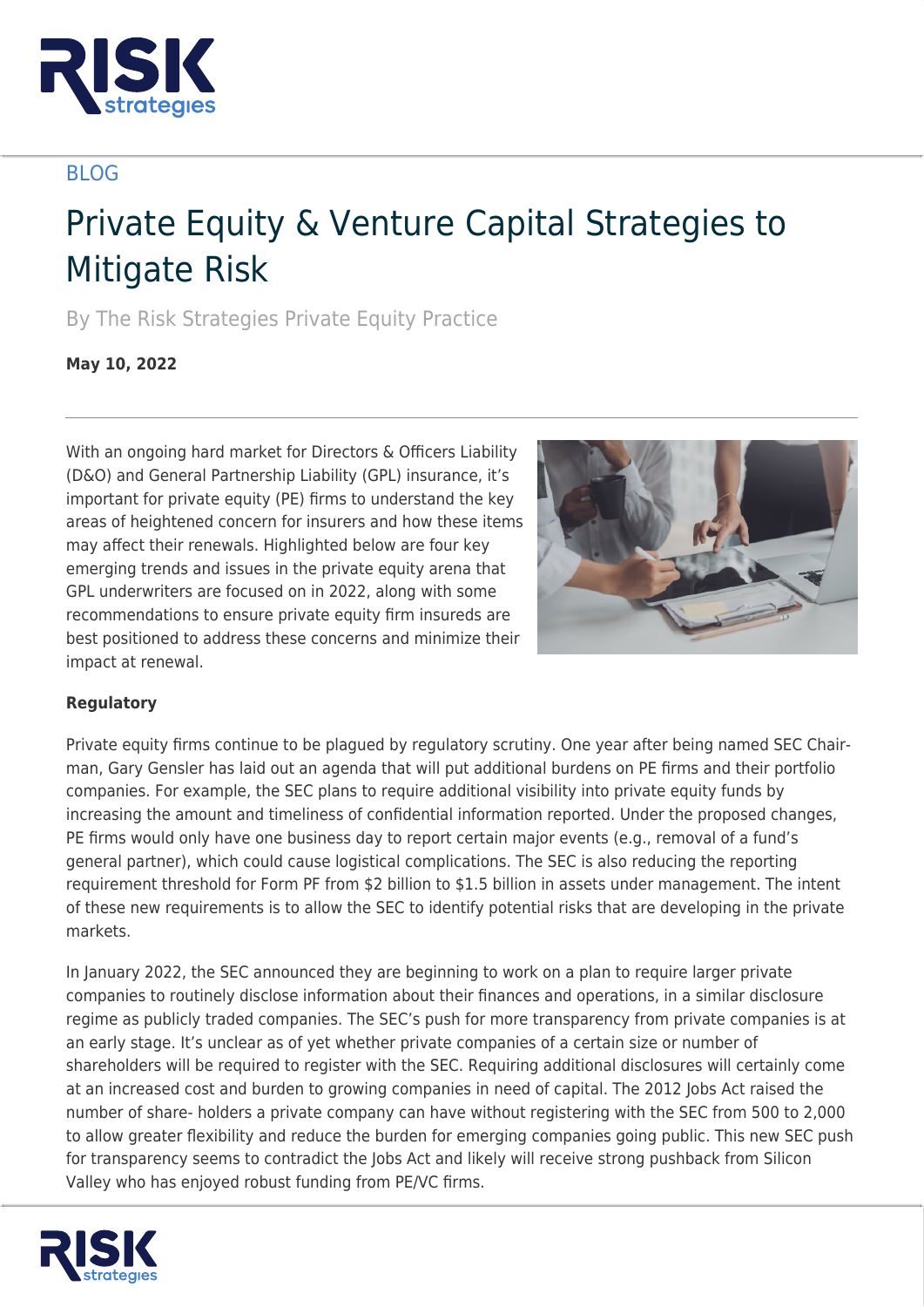

Since 2013, the SEC has periodically focused on understanding the fee and expense practices of PE firms. Now it appears that the private equity industry is back under the microscope following Mr. Gensler's recent comments seeking greater insight into the fees charged to investors. Furthermore, Gensler believes that the use of side letters creates an uneven playing field for investors. Private equity firms can expect to have traditional fee structures tested as the SEC looks for more competition and transparency in the industry.

Findings in regulatory audits, exams and investigations can give rise to actions that may trigger coverage under your firm's General Partnership Liability insurance policy. The costs associated with these claims have been the impetus for increasing policies' self-insured-retentions and premiums. Below are some ways to protect your firm and show underwriters you follow best practices.

- Conduct Internal Audits Many insurers offer Mock Audit Reimbursement coverage to help offset this cost
- Have a fee checklist in preparation for regulatory exams. This can include:
	- List of each fee and expense charged to investors
	- Fee and expense disclosure locations in operating agreements
	- Method of calculation
	- o Agreements with third parties for outside expenses
	- Methodology for valuation of portfolio assets
- Take Action address any errors in the calculation and charging of fees or expenses to investors

## **Portfolio Company Distress**

The financial health of a PE firm's investment portfolio is always a key exposure in an underwriter's evaluation. When a portfolio company declares bankruptcy and its assets are insufficient to pay creditors in full, estate representatives and creditors frequently turn to the sponsors to bridge the gap. This may result in claims against the portfolio company's owners, which may be covered under the PE firm's and/or the portfolio company's D&O policies. Coordinating coverage between the two policies is critical to maximizing cover- age and protecting a PE firm's interests.

Insurers have concerns that we may see increased litigation from portfolio company bankruptcies in the coming years. The global private equity industry recorded an all-time high of \$1.81 trillion in dry powder in January 2022. With so much capital awaiting deployment, there is an expectation of fiercer M&A competition leading to higher prices. This, and historically low interest rates offering inexpensive capital, are factors that can potentially create over-valued assets. Underwriters are asking if, at the end of the fund's life, will private equity firms be able to deliver acceptable returns?

Going into renewals, be aware that insurers will be closely reviewing the financial strength of each

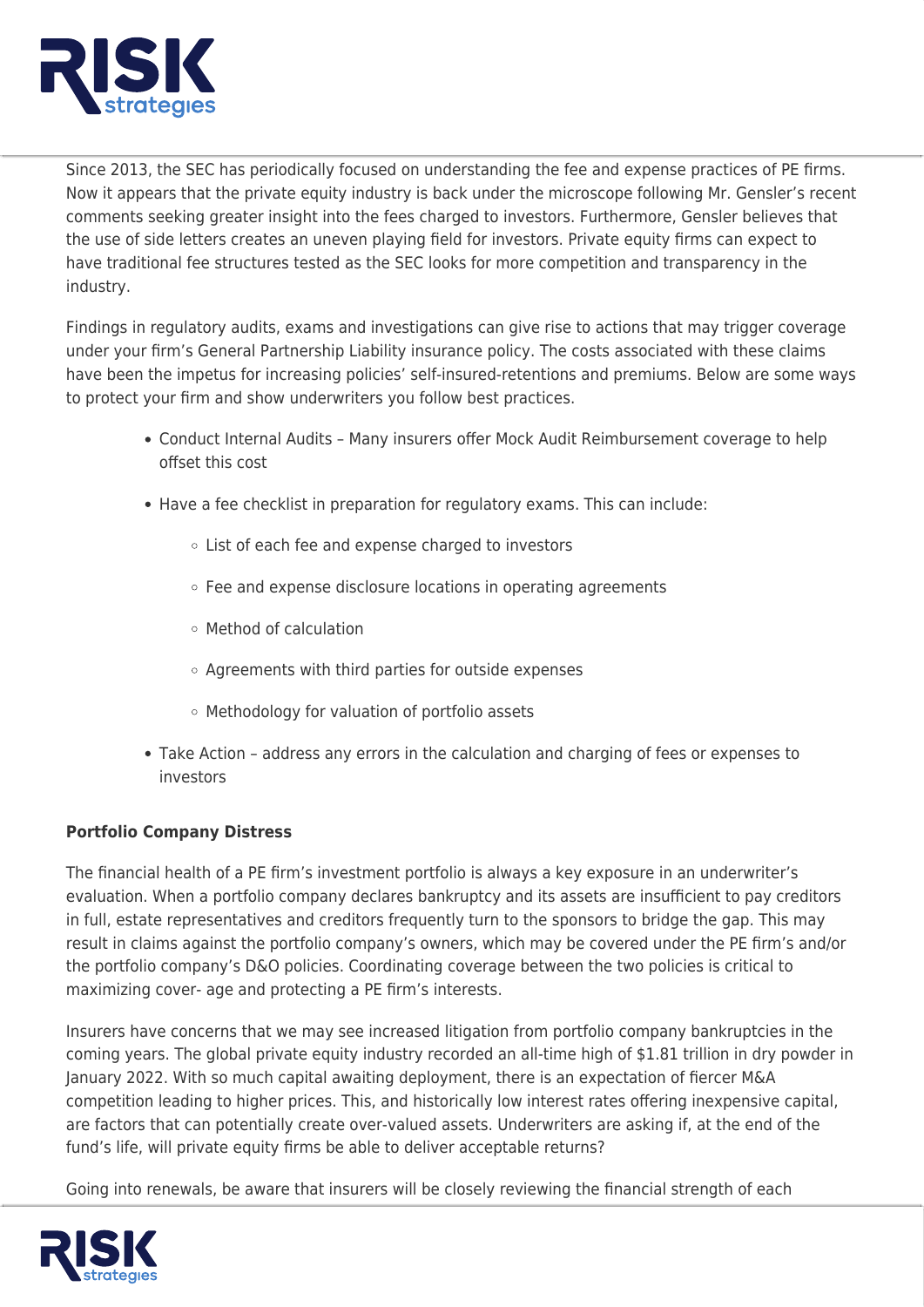

portfolio company. Be prepared for questions regarding:

- Breach of Debt Covenants
- Signs of Bankruptcy can the portfolio company fund its operations for the next 12 months?
- Overall leverage of the portfolio
- Dividend Recaps past and potential

If a company is in distress or has breached a covenant, be forthcoming and show there is a plan in place, talks are in progress with lenders, potential restructuring of debt, and confirm if your firm will provide further capital if necessary.

## **Venture Capital Concerns**

Insurers have typically viewed venture capital firms as lower risk than traditional private equity firms. Venture capital firms tend to have minority ownerships and less involvement in the management of the portfolio company. They may have very diverse portfolios, thereby protecting their returns should one investment fail to deliver. These common attributes have typically allowed venture capital firms to benefit from lower insurance premiums and retentions than their PE firm counterparts, but now insurers are seeing increased claim activity in this sector as well.

One factor contributing to the uptick in claims is inconsistent Directors & Officers Liability insurance at the portfolio company level. Often, many of these smaller assets do not carry D&O insurance. This can be problematic for a venture capital firm's exposure if it has an individual in a director, officer, manager or other position at an uninsured portfolio company, as the costs attributable to a claim against such person would likely fall under the venture capital firm's GPL policy. In such instances, underwriters view the GPL policy as being intended to provide excess coverage and firms that do not mandate or know their portfolio companies' D&O insurance program may be penalized with higher premiums and retentions.

We've also seen increasing claim frequency coming from within venture capital firms, often involving

co-founder disputes. Though GPL policies typically preclude coverage for such claims due to the traditional Insured vs Insured exclusion, in recent years many GPL policies have broadened coverage by limiting the scope of this exclusion to a narrower Insured Entity vs Insured exclusion. This has allowed these otherwise previously excluded claims to trigger coverage under a VC firm's GPL policy.

In addition, there has also been a rising trend in employment practices claims frequency. Venture capital firms' unique informal cultures are often a part of the reason why people love to work there; however, this also often allows for environments where inappropriate conversations, sexual harassment and other employment related wrongdoings can become commonplace.

Venture capital firms can protect themselves by:

Maintaining a list of portfolio companies' D&O insurance limits

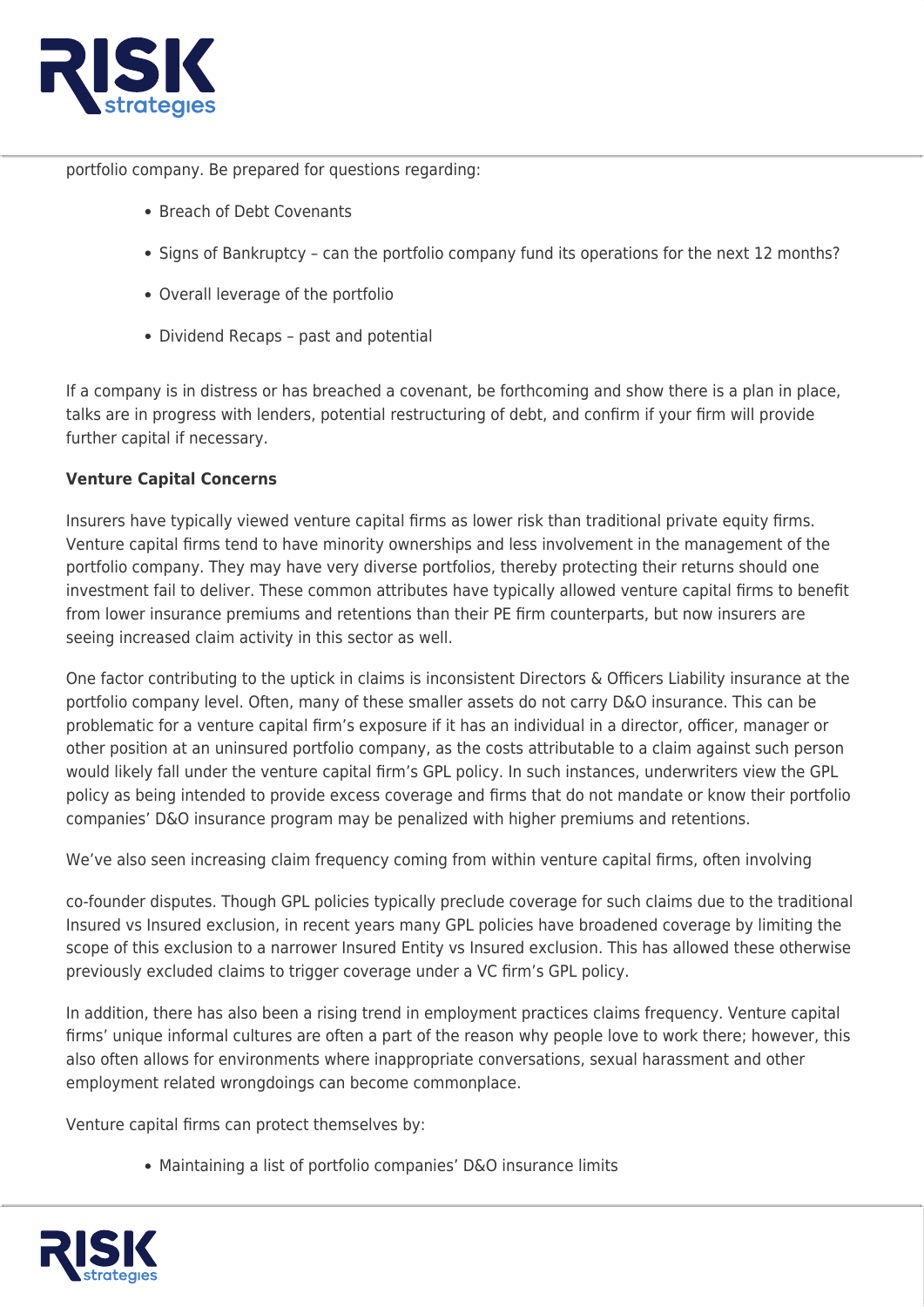

- Checking your policy's Insured vs Insured exclusion to see if it can be broadened where available
- Implementing a robust employee handbook and schedule employee training

#### **Cyber Liability**

In 2021, private equity firms became increasingly aware of the cyber threats to both portfolio companies and their own operations due to a material increase in cyber-attacks and related regulatory oversight.

Throughout the past year, cyber-attacks have filled headlines, as cyber criminals continue to extract billions of dollars in damages from companies globally. These headlines have led to limited partners wanting to better understand what PE firms are doing to protect their networks and address the cyber risks associated with their portfolio companies.

Private equity firms are vulnerable to cyber-attacks due to the large amount of assets at their fingertips and their frequent interactions with third-party vendors and portfolio companies. PE firms are also not exempt from operational challenges that continue to evolve as remote work setups become permanent and technol- ogy footprints expand further into cloud/digital platforms.

Historically, cybersecurity due diligence was not a priority in private equity transactions. However, recent data breaches have brought to light the potential reputational harm and detrimental impact on internal rate of return that a cyber-related event can have on a company. Additionally, if transactional liability programs (such as Representations & Warranties insurance) are purchased in conjunction with an acquisition, many underwriters are mandating the prospective portfolio company to purchase cyber liability insurance with

full prior acts as part of the transactional liability policy requirements. Cybersecurity due diligence can help identify current vulnerabilities and bring awareness to cyber-related exposures which, in turn, will provide unexpected operational improvements throughout the investment lifecycle.

PE firms can proactively address cyber risk by:

- Conduct Cyber Security Assessments at the PE and portfolio company level to address any actionable items (ie. open ports, exposed data and passwords, security flaws) a hacker may exploit.
- Assess and update internal controls. For instance, Cyber insurers are requiring Insureds to have
- Multi-factor Authentication for remote access to the Insured's network, corporate email, cloud services, and privileged accounts including system administrators.
- Ensure all software that has reached end-of-life or end-of-support has been replaced.
- Confirm a Business Continuity Plan is in place to address a Cyber incident.

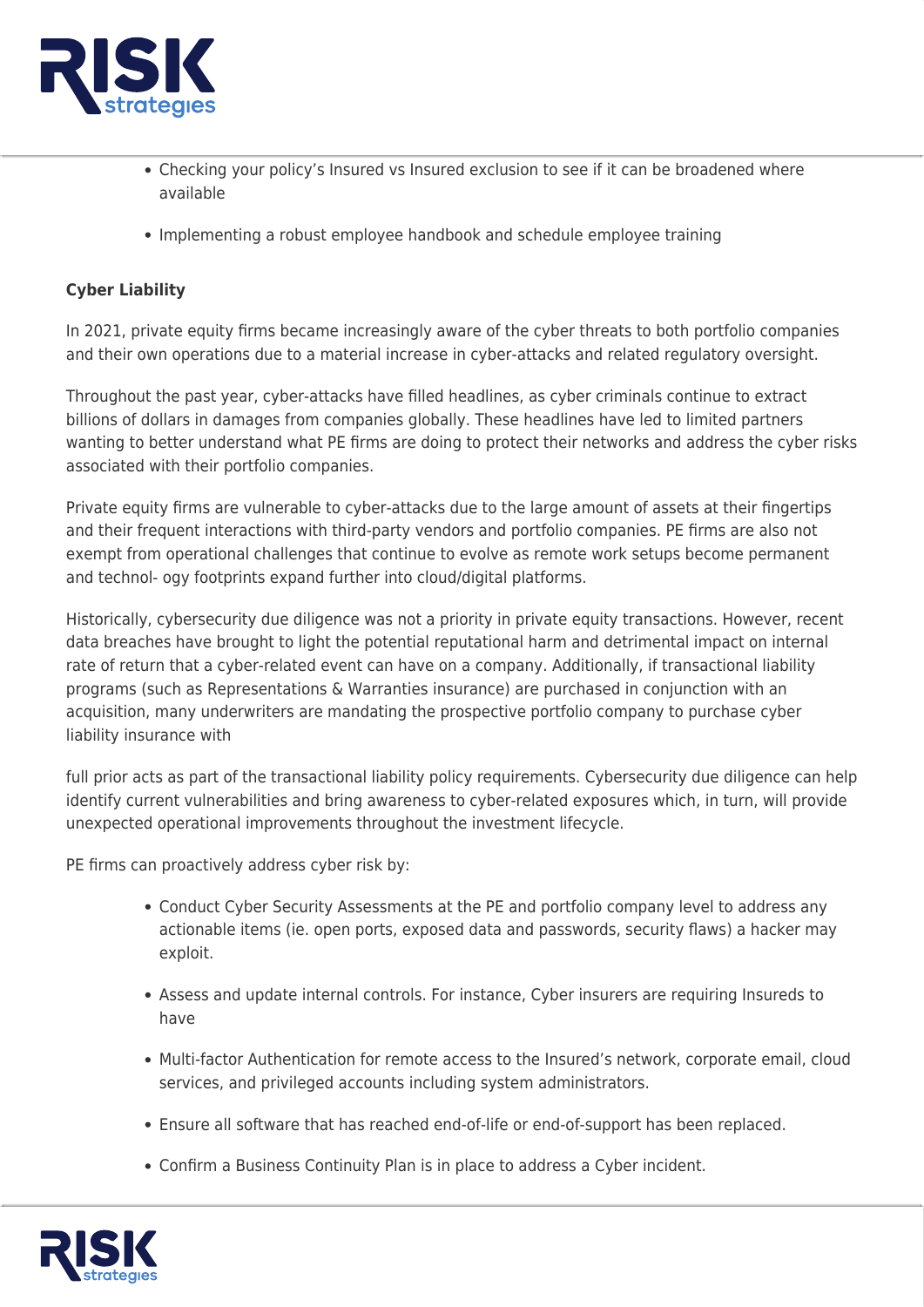

- Conduct phishing training for employees to reduce risk of malicious email.
- Confirm Cyber policy will permit use a preferred vendors such as breach counsel, forensics etc.

#### **State of the GPL Market**

General Partnership Liability (D&O/E&O/EPL) premium increases that began in 2018 accelerated throughout 2020 and 2021, creating the hardest insurance market in 40 years. Looking ahead in 2022, we expect rates to stabilize in the 5-15% range, assuming similar asset exposures and favorable claims history.

New market entrants and improvements in insurance company profitability have reduced the need and ability for excess carriers to follow primary premium increases. As some insurers have adjusted their increase limit factors, new carriers are available to replace incumbent markets at expiring factors.

In an attempt to reduce volatility, many insurers continue to limit their capacity to \$5M. We have generally not seen wide-spread coverage restrictions, except when a private equity firm currently does, or plans to sponsor a Special Purpose Acquisition Company.

Insurers are typically seeking a base retention of \$250k for smaller firms and moving to a minimum \$500k retention for firms  $\sim$  \$1B+ in assets under management (AUM).

#### **Recommendations for your GPL renewal:**

- Meet with your broker early in the renewal process. Specify any changes in the organization, including structure and strategy, new funds or investment vehicles, or any new contractual insurance obligations. Highlight any possible involvement with SPACs, cryptocurrency or cannabis. A proactive broker should identify insurers that have changed appetite and may need to be replaced along with explaining addition- al coverages available in the marketplace.
- Prepare renewal submission at least 60 days in advance to provide time to market your renewal.
- Check with in-house counsel and senior management team to ensure all claims have been reported timely and talk to your broker about any circumstances that you believe may turn into a claim.

#### **Conclusion**

Within the evolving landscape of increased regulatory scrutiny over PE firms and continued premium/retention increases for insurance renewals, it's important to work closely with your broker to ensure your GPL policies are designed to afford the appropriate coverage when needed. In this challenging insurance market, whether or not a private equity firm insured has done its diligence to adequately prepare for renewals will be particularly critical to securing favorable renewal terms and minimizing potential rate hikes and/or coverage restrictions, if any.

If you have questions regarding this article or your current coverage, please contact our Management